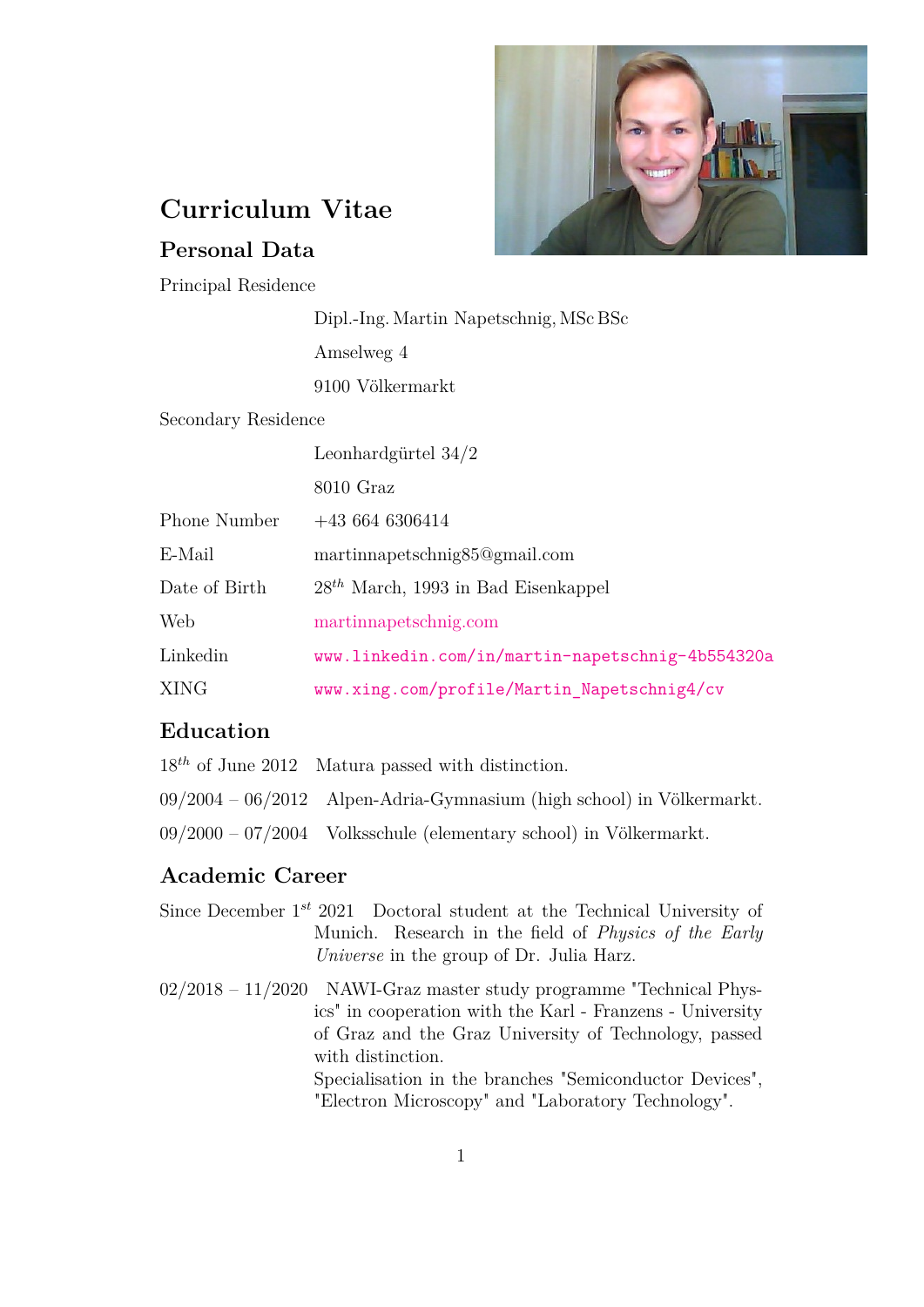Title of master thesis (supervised by Prof. Dr. Peter Knoll & Dr. Jan Ihle): "Optimisation of NTC ceramics containing iron".

- $04/2017 09/2020$  Master study programme "Physics" at the Karl Franzens - University of Graz, passed with distinction. Specialisation in theoretical physics. Topic of Master thesis (supervised by Dr. Markus Huber and Prof. Dr. Reinhard Alkofer): "Yang-Mills correlation functions in linear covariant gauges from Nielsen identities".
- $03/2013 04/2017$  Bachelor study programme "physics" in cooperation with the Karl - Franzens - University of Graz and the Graz University of Technology, passed with distinction. Topic of Bachelor thesis (supervised by Dr. Markus Huber): "On the gauge dependence of Yang-Mills propagators in linear covariant gauges in three dimensions".

 $[02/2016 - 06/2016]$  Semester abroad in Bologna, Italy at the "Universitá degli Studi". Performance of courses regarding theoretical physics.

#### **Professional Experience**

October 1 *st*, 2021 - November 30*th*, 2021

Calltaker for the COVID-19 hotline at the Austrian Red Cross in Strassgang, Graz.

September 15*th*, 2021 - September 20*th*, 2021

Product Specialist in the field of Atomic Force Microscopy (AFM) at Anton Paar GmbH in Graz.

September 8 *th*, 2021 - September 13*th*, 2021

Calltaker for the COVID-19 hotline at the Austrian Red Cross in Strassgang, Graz.

November 12*th*, 2020 – July 31*st*, 2021

Calltaker for the COVID-19 hotline at the Austrian Red Cross in Strassgang, Graz.

July 15*th*, 2020 – September 30*th*, 2020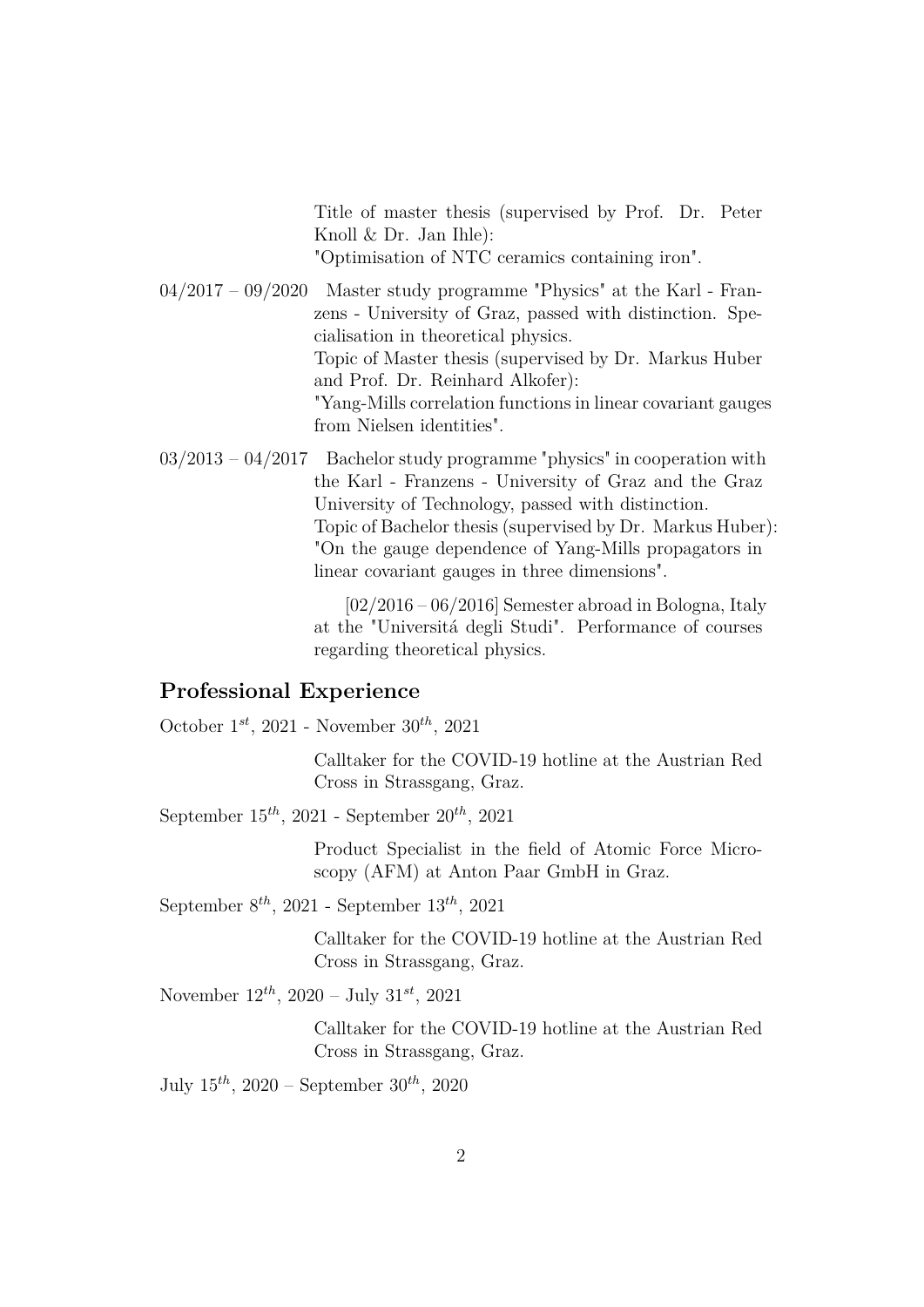Summer internship at the Institute of Science and Technology (IST Austria) in Maria Gugging. Research project in the group of Prof. Stefan Freunberger in the field of "Materials Electrochemistry".

April 1 *st*, 2018 – October 31*st*, 2018

Cooperation in the department for Research and Development of NTC temperature and pressure sensors at TDK Electronics in Deutschlandsberg (former TDK EPCOS) in the course of the master thesis 'Optimisation of NTC ceramics containing iron'.

July 1 *st*, 2017 – March 31*st*, 2018

Part - time job at TDK EPCOS in Deutschlandsberg in the laboratory for chemical analysis.

(Functions: X - ray fluorescence spectroscopy (XRF), Simultaneous Thermal Analysis (STA), Measurements on grain size & specific surface area (SSA), loss on ignition & humidity.)

July 4 *th*, 2016 – September 30*th*, 2016

Internship at TDK EPCOS in Deutschlandsberg in the laboratory for chemical analysis.

(Functions: Simultaneous Thermal Analysis (STA), Measurements on grain size, loss on ignition & humidity.)

July 6 *th*, 2015 – August 31*st*, 2015

Internship at TDK EPCOS in Deutschlandsberg in the laboratory for chemical analysis (functions: Scanning Electron Microscopy (SEM) & Simultaneous Thermal Analysis (STA).)

July 21*st*, 2014 – September 12*th* 2014

Internship at CERN for the Institute for High Energy Physics Vienna (HEPHY) of the Austrian Academy of Sciences (ÖAW). Functions: programming software regarding the trigger upgrade.

July 9 *th*, 2012 – January 8 *th*, 2013

Military service at "Pionierbatallion 1" in Villach.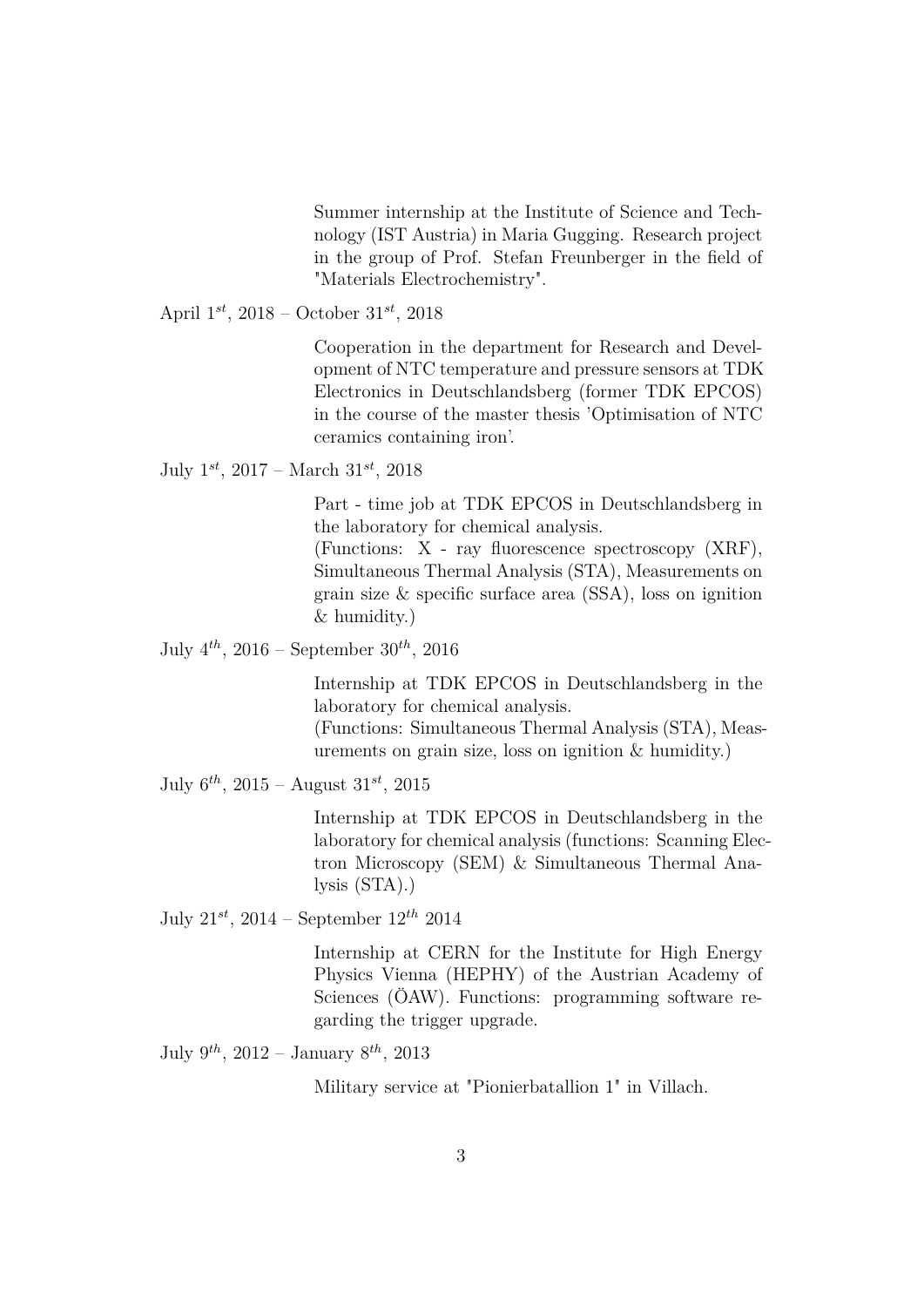Vacation Job During the summer months between 2009-2011 and from July, 2013 - September, 2013 at the "Strandhotel Seewirt" in Sankt Kanzian am Klopeinersee.

## **Publications**

Preprint M. Napetschnig, M.Q. Huber, R. Alkofer and J.M. Pawlowski *Yang-Mills correlation functions in linear covariant gauges from Nielsen identities* [\[Phys. Rev.](https://journals.aps.org/prd/abstract/10.1103/PhysRevD.104.054003) [D 104,](https://journals.aps.org/prd/abstract/10.1103/PhysRevD.104.054003) [arXiv:2106.12559\]](https://arxiv.org/abs/2106.12559)

#### **Programming Skills**

| Advanced level: |  | Matlab, Mathematica, C, C++, Python, Julia. |  |  |  |  |
|-----------------|--|---------------------------------------------|--|--|--|--|
|-----------------|--|---------------------------------------------|--|--|--|--|

Basic knowledge: HTML, Visual Basic, R, LabView, Arduino, Assembler.

#### **Language Skills**

|          | German (mother tongue)                                                                                |
|----------|-------------------------------------------------------------------------------------------------------|
|          | English (fluent oral and written command)                                                             |
|          | Italian (advanced)                                                                                    |
|          | Spanish (basic knowledge)                                                                             |
| Teaching | Winter term $2019/20$ : Tutor in exercises on classical mech-<br>anics and classical electrodynamics. |
|          | Spring term 2018/19: Tutor in exercises in quantum mech-<br>anics.                                    |
|          | Winter term $2017/18$ : Tutor in exercises on classical mech-<br>anics.                               |

#### **Physics competitions**

2021: Participation at the 36 hour online '**P**hysics **L**eague **A**cross **N**umerous **C**ountries for **K**ick-ass **S**tudents' (PLANCKS) competition with the team 'DerAlteKannsNichtLassen' (final rank: 13 out of 50 teams worldwide) after finishing second in the Austrian online pre-selection

2020: Participation at the first online PLANCKS competition with the team 'DerAlteKannsNichtLassen' after winning the Austrian pre-selection in Graz.